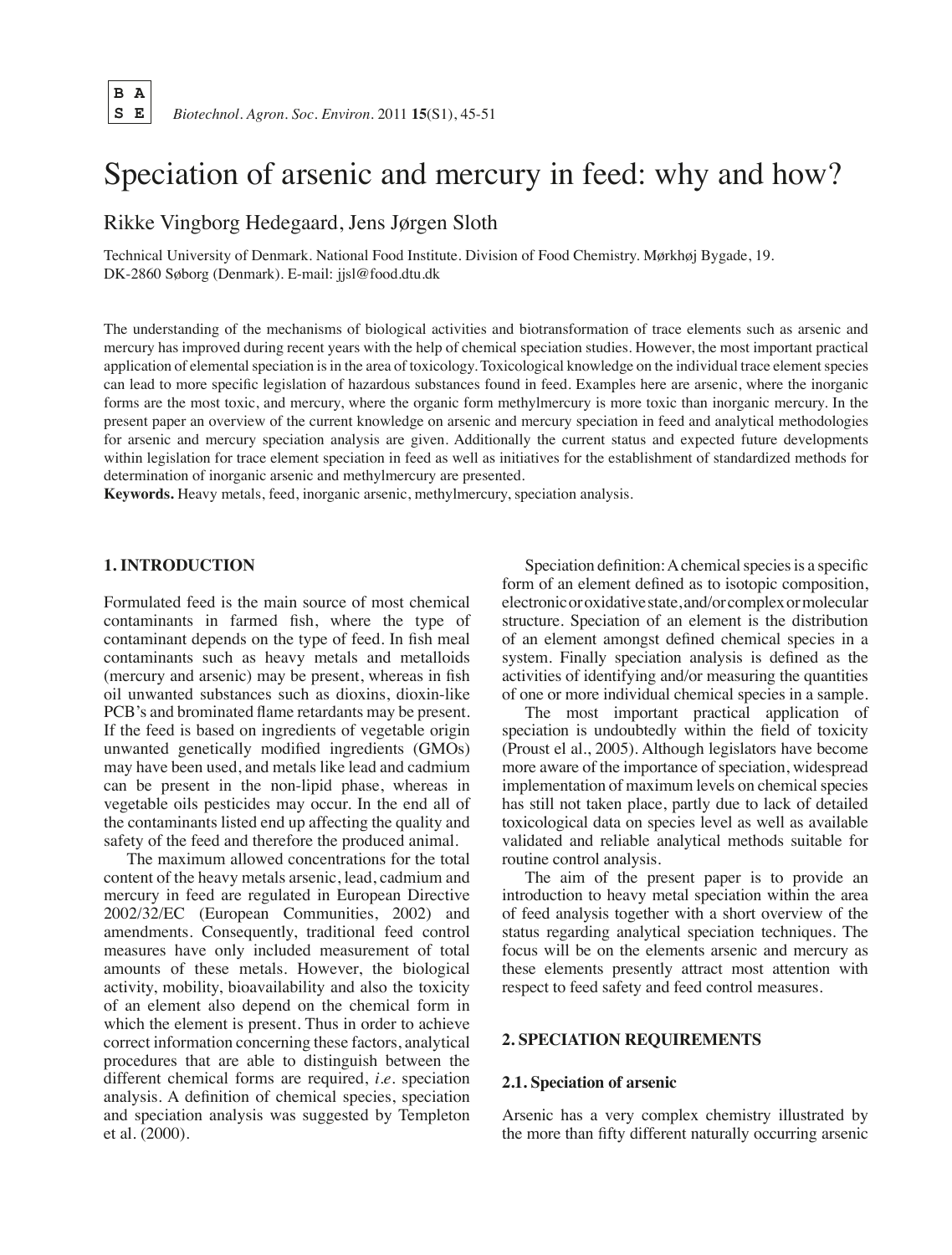containing chemical species that have been identified, mainly in samples from the marine environment (Francesconi et al., 2004).**Table 1** showsthe names and chemical structures of a range of arsenic species present in biological samples. Inorganic arsenic comprises the two oxyanions arsenite As(III) and arsenate As(V). They are readily interconverted and therefore often found together, with As(V) being thermodynamically favored under normal environmental oxygen levels (Cullen et al., 1989). Both species are usually reported in marine animals as minor constituents, usually less than 5% of the total arsenic (Edmonds et al., 1993). However, some exceptions have been reported including certain types of algae (*e.g. Hizikia fusiforme* approximately 70% inorganic arsenic) (Almela et al., 2002) and certain bivalve samples from Norway (up to 42% inorganic As) (Sloth et al., 2008).

Simple methylated arsenic species with 1-4 methyl groups incorporated in the molecule such as monomethylarsonic acid (MA), dimethylarsinic acid (DMA), trimethylarsine oxide (TMAO) and tetramethylarsonium ion (TETRA) are metabolites from the same biogenetic pathway involving reduction and methylation of As(V) and are often found together (Challenger, 1945). A whole range of different organoarsenic compounds exists. Arsenobetaine is the predominant species in fish and crustaceans usually constituting more than 80% of the total arsenic content (Francesconi et al., 1997), whereas other species like arsenocholine (AC) and trimethylarsoniopropionate (TMAP) are usually only minor constituents in marine animals. An interesting group of arsenic species (the so-called arsenosugars) dimethylated and trimethylated arsenic-riboside compounds have also been found at low concentrations in various marine animals, but their origin have in most cases been suggested to be related to algae present in the food chain (Francesconi et al., 1997), and these compounds are typically found at high concentrations in marine algae. A novel group of arsenic compounds were recently discovered, namely the thioarsenicals, in which arsenic is bound to sulphur and until now approximately 9 compounds have been

**Table 1.** Acronyms, nomenclature and formulas of selected arsenic species from the marine environment (according to Francesconi et al., 2004).

| Acronym      | <b>Arsenic species</b>               | Formula                                                                                               |
|--------------|--------------------------------------|-------------------------------------------------------------------------------------------------------|
| As(V)        | Arsenate                             | $O=As(O1)$                                                                                            |
| As(III)      | Arsenite                             | $\text{As}(\text{O}^{\text{-}})_{3}$                                                                  |
| <b>MA</b>    | Methylarsonate                       | CH <sub>3</sub> AsO(O <sub>1</sub> )                                                                  |
| <b>DMA</b>   | Dimethylarsinate                     | $(CH_3)$ , AsO(O·)                                                                                    |
| AB           | Arsenobetaine                        | $(CH3)3As+CH2COO-$                                                                                    |
| <b>TMAO</b>  | Trimethylarsine oxide                | $(CH_3)$ <sub>3</sub> AsO                                                                             |
| AC           | Arsenocholine                        | $(CH_3)$ <sub>3</sub> As <sup>+</sup> CH <sub>2</sub> CH <sub>2</sub> OH <sub>2</sub> OH <sub>2</sub> |
| <b>TETRA</b> | Tetramethylarsonium ion              | $(CH_3)_4As^+$                                                                                        |
| <b>DMAA</b>  | Dimethylarsinoylacetate              | $(CH_3)_2As(O)CH_2COO^2$                                                                              |
| <b>TMAP</b>  | Trimethylarsoniopropionate           | $(CH3)3As+CH2CH2COO-$                                                                                 |
| <b>DMAE</b>  | Dimethylarsinoylethanol              | $(CH_3)$ , As(O)CH, CH, OH                                                                            |
| <b>DMAP</b>  | Dimethylarsinoylpropionate           | (CH <sub>3</sub> ) <sub>2</sub> As(O)CH <sub>2</sub> CH <sub>2</sub> COO                              |
| <b>DMAS</b>  | Dimethylarsinothioate                | $(CH_3)$ , As $(=S)(O^-)$                                                                             |
| <b>DMAAS</b> | Dimethylarsinothioylacetate          | $(CH_3)$ , As $(=S)CH$ , COO                                                                          |
|              | Dimethylated Arsenosugars:           | Trimethylated Arsenosugar:                                                                            |
|              | $H_3C$<br>R<br>ĊН.<br>ŌH<br>HO<br>ЮĤ | $H_3C - A_S -$<br>OН<br>ĊН,<br>ÒН<br>HO<br>ЮH                                                         |
|              | Arsenosugar 1 (glycerol sugar)       | $R = OH$                                                                                              |
|              | Arsenosugar 2 (phosphate sugar)      | $R = OP(O)(O)OCH, CH(OH)CH, OH$                                                                       |
|              | Arsenosugar 3 (sulphonate sugar)     | $R = SO3$                                                                                             |
|              | Arsenosugar 4 (sulphate sugar)       | $R = OSO3$                                                                                            |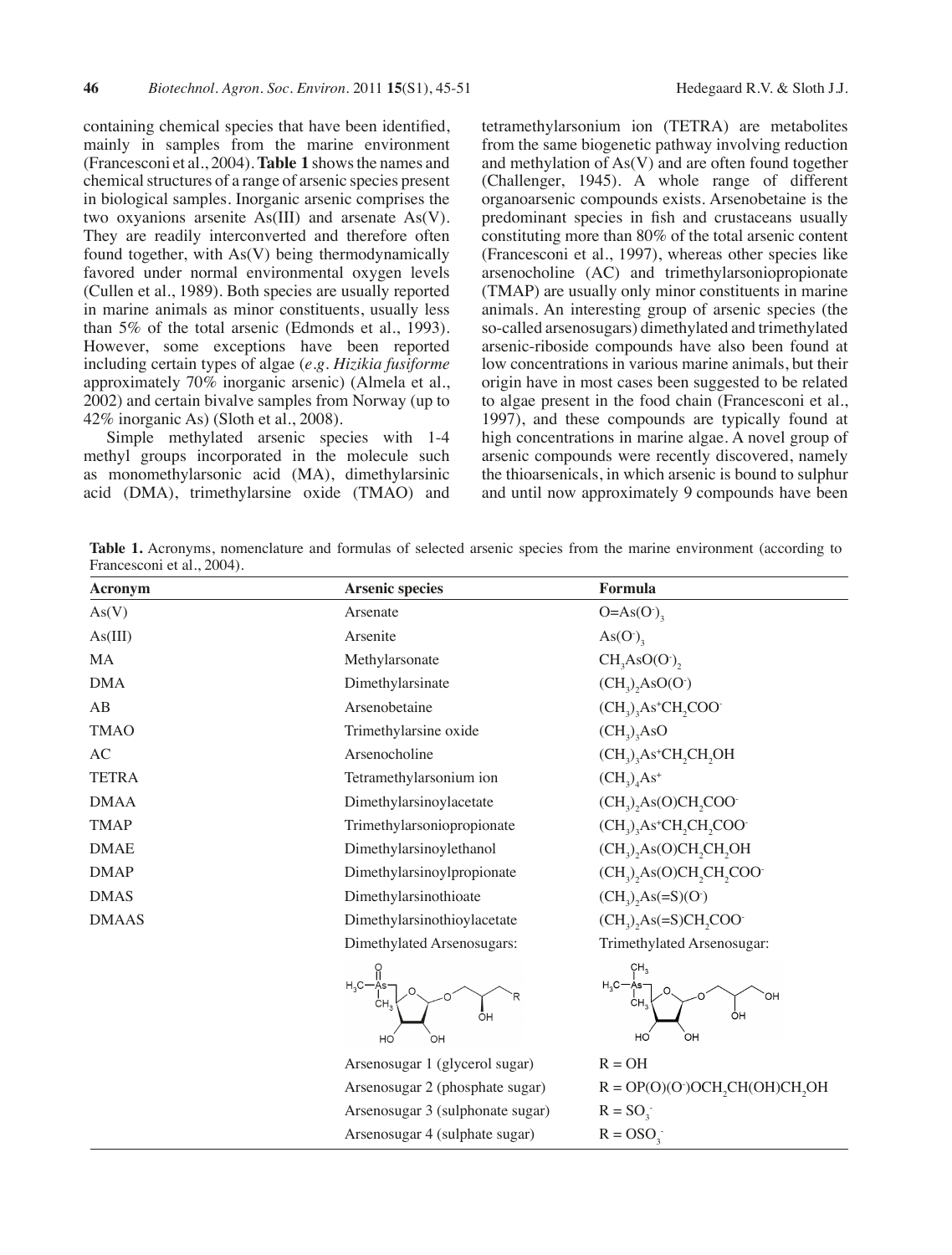identified (Kahn et al., 2005; Raml et al., 2005).Arsenic may also be present in lipid-soluble compounds, so-called arsenolipids (Taleshi et al., 2010). Analysis of fish oils for feed production showed total arsenic concentrations in the range of  $9.1\n-13.5$  mg  $kg^{-1}$  and it was estimated that approximately one third of the arsenic present in marine-based complete feedingstuff can be lipid bound (Sloth et al., 2005a). Since seafood is the main dietary source of arsenic for humans (EFSA, 2009) speciation of this element is crucial in order to provide relevant input on both feed and food safety questions.

### **2.2. Speciation of mercury**

Mercury is generally considered to be among the highest priority environmental pollutants on the global scale and it causes continuously concern as a contaminant in both feed and food. Mercury is one of the most highly bioaccumulated elements in the food chain (especially aquatic) and has been targeted for possible emission control by international agencies and organizations. Mercury exists in the environment as elemental mercury  $(Hg<sup>0</sup>)$ , inorganic mercury and organic mercury (primarily methylmercury) (Horvat et al., 2005). Elemental mercury is referred to as mercury vapor when present in the atmosphere or as metallic mercury when present in liquid form. It has a high vapor pressure and is slightly soluble in water. It has a high lipophilicity, which makes it dissolve easily in lipid compartments. A wide range of inorganic mercury  $(Hg^{2+})$  salts exist, of which most are readily soluble in water. An exception is cinnabar (HgS) with a very low solubility (0.00001 g·l<sup>-1</sup>) (Simon et al., 2002). The high affinity of  $Hg^{2+}$  to S-groups provides an explanation of the toxicity mode of action of  $Hg^{2+}$ . Interestingly the affinity for SeH groups is even higher, explaining the proposed antagonistic effect of selenium on mercury intoxication (Yoneda et al., 1997). Organic mercury compounds comprise in practice alkyl-, aryl- and alkoxymercury compounds, where the two latter groups are labile and biodegrade relatively easy, whereas alkyl compounds are more resistant. Monomethylmercury (MeHg) can bioaccumulate and biomagnify in aquatic food chains, resulting in exposure to the seafood eating part of the population. Indeed seafood is the main dietary source of mercury in the European population (SCOOP, 2004).

#### **3. Feed safety**

**Figure 1** illustrates the routes of arsenic and mercury compounds from marine feed ingredients to the final complete feed. In marine oils, the concentration of arsenic may be high due to the presence of arsenolipids



**Figure 1.** Possible routes of exposure for arsenic and mercury to marine feedingstuffs.

(Sloth et al., 2005a). In fish meal organoarsenic compounds(*e.g.* arsenobetaine) generally predominate, although the presence of inorganic arsenic naturally in the meal cannot be ruled out. Fish meal is also the dominant source for methylmercury in the fish feed. Mineral mixes or other feed additives may also be a potential route for exposure to inorganic salts of arsenic and mercury present as contaminants in minerals used to produce this type of ingredient. The risk assessment of arsenic and mercury and their species will be briefly discussed in the following section.

## **3.1. Risk assessment of arsenic**

To the general public, arsenic has the reputation as a potent poison stemming from the tasteless and odourless nature of arsenic trioxide, which for centuries has been viewed as an archetypical poison, being the choice for many homicidal and suicidal deaths. However, the toxicity of arsenic is highly dependent on its chemical form. Since the early work in the beginning of the last century, it had been accepted that most of the arsenic present in marine organisms was organic and non-toxic because animal studies showed that so-called fish-arsenic was non-toxic to rats and rapidly excreted in the urine (Coulson et al., 1935). The  $LD_{50}$  values of various arsenic compounds in **table 2** show that the inorganic forms of arsenic are the most acute toxic, whereas MA and DMA show intermediate acute toxicity, and the trimethyl and tetraalkylarsonium compounds may be considered innocuous. In general, trivalent arsenicals are more toxic than their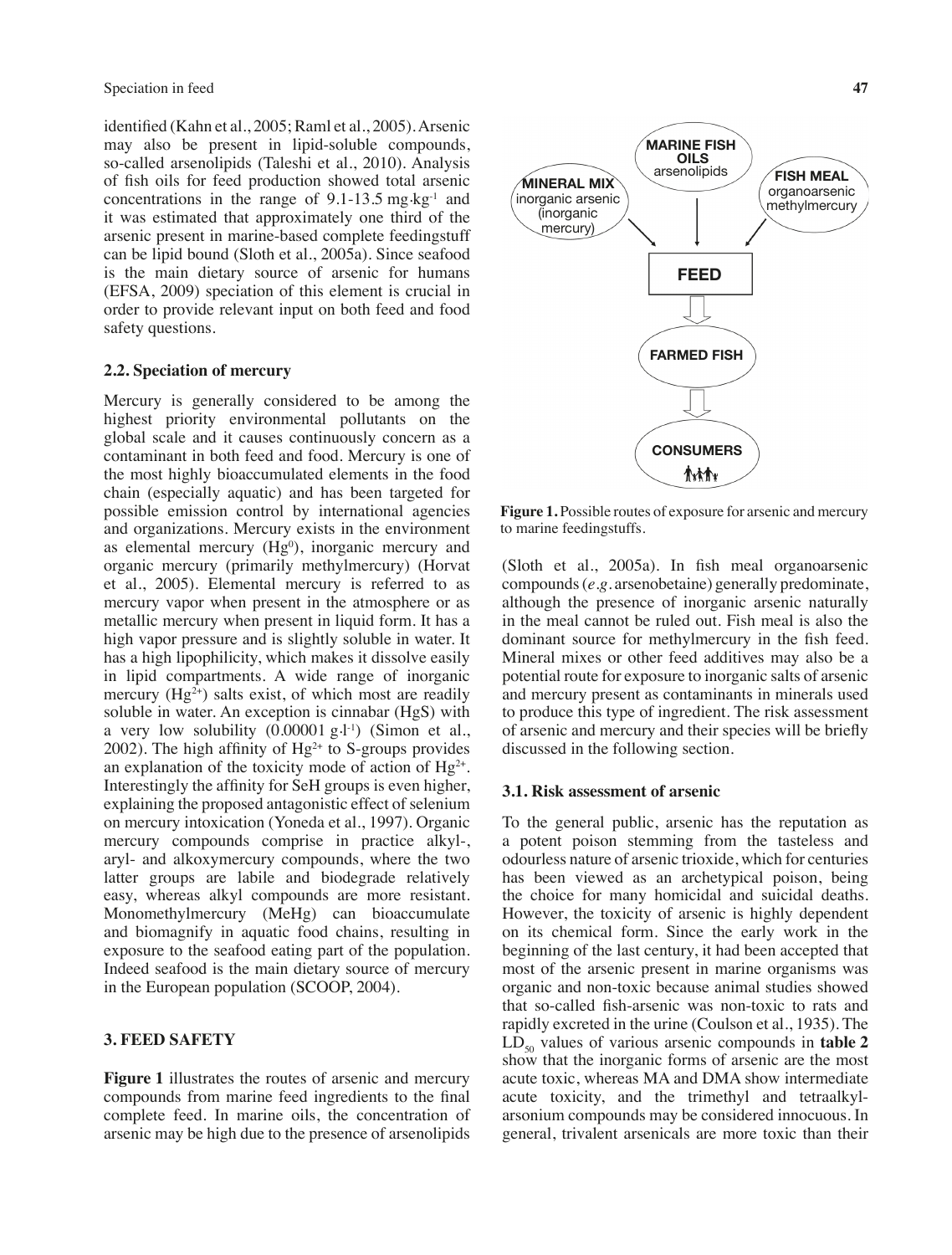**Table 2.** Acute  $LD_{50}$  values for some arsenic compounds (oral administration to mice and rats) (Data compiled from Kaise et al., 1992; Shiomi et al., 1994; Donohue et al., 1999).

| <b>Arsenic species</b> | $LD_{50}$ values (mg·kg <sup>-1</sup> ) |
|------------------------|-----------------------------------------|
| As(III)                | $15-42$                                 |
| As(V)                  | 20-800                                  |
| <b>TETRA</b>           | 890                                     |
| MA                     | 700-1,800                               |
| <b>DMA</b>             | 1,200-2,600                             |
| AC                     | 6,500                                   |
| AB                     | >10,000                                 |

For explanation of the acronyms, see **table 1.**

pentavalent counterparts. To date no acute toxicity has been reported for arsenosugars (Andrewes et al., 2004) and so far no studies on the toxicity of arsenolipids have been reported.

One thing is the acute effects from single high doses of arsenic compounds; another is the long-term exposure and here inorganic arsenic has attracted a lot of focus. Chronic exposure to arsenic (*e.g.* via drinking water from areas of the world with very high inorganic arsenic levels in the well water such as in the Bangladesh region) may result in skin lesions, hypo- and hyperpigmentation (Blackfoot Disease) and vascular diseases with gangrenous changes. Other symptoms associated with chronic arsenic exposure are peripheral neuropathy, encephalopathy, altered heme metabolism, hepatomegaly, bone morrow depression, diabetes and renal function impairment (papillary and cortical necrosis) (NRC, 1999; Ng et al., 2003). Inorganic arsenic is a carcinogenic substance and United States Environmental Protection Agency has estimated a cancer slope factor for inorganic arsenic of  $1.5 \text{ (mg kg}^{-1} \text{ per day})^{-1}$ , which can be used to estimate the cancer risk associated with exposure to inorganic arsenic (US EPA, 1998). The Joint Food and Agriculture Organization (FAO)/World Health Organization (WHO) Expert Committee on Food Additives (JECFA) established in 1988 a Provisional Tolerable Weekly Intake (PTWI) value of  $15 \mu$ g. [kg] body weight  $(bw)$ <sup>1</sup> per week for inorganic arsenic – corresponding to an intake of approximately 150  $\mu$ g per day for an adult of 70 kg throughout the lifetime without adverse effects (WHO, 1988). However, this PTWI value was recently overruled by the European Food Safety Authority (EFSA), who published an opinion on arsenic in food and proposed a range of benchmark dose lower confidence limit  $(BMDL_{01})$ values between 0.3 and  $8 \mu$ g.(kg bw)<sup>-1</sup> per day for cancers of the lung, skin and bladder, as well as skin

lesions. The estimated dietary exposures to inorganic arsenic for average and high level consumers in Europe are within the range of the  $BMDL_{01}$  values identified, and therefore there is little or no margin of exposure leading to a possible risk to some consumers (EFSA, 2009).

Arsenic has been found in much higher concentrations in marine animals and algae compared to freshwater fish and terrestrial biota, due to marine organisms are capable of bioaccumulating arsenic by a factor of 100.000 compared to seawater organisms (Sloth et al., 2005b). As previously mentioned the non-toxic species arsenobetaine is in most cases the predominant arsenic species in marine animals and the content of the most toxic forms namely inorganic arsenic in various fish and seafood is usually below 5% (Uneyama et al., 2007). This was also demonstrated to be the case for marine feed by Sloth et al. (2005a), where 13 complete fish feed samples all had inorganic arsenic levels below 1.2% of the total arsenic contents.

The maximum levels for the total arsenic content in feed have recently been amended in European Directive 2009/141/EC (European Commission, 2009) (**Table 3**). However, complete feedingstuffs for fish and also fish meal samples with high levels of total arsenic are at risk of being withdrawn from the market due to the EU maximum level for total arsenic even if the content of the toxicologically most relevant species namely inorganic arsenic is low. In a footnote in the EU directive is it stated the competent authorities can request an analysis to demonstrate that the inorganic arsenic content is less than 2 ppm for some of the products, including palm kernel expeller, marine feedingstuffs, seaweed and complete feedingstuffs for fish and fur animals. It is highly recommendable that the existing maximum level for total arsenic should be re-evaluated and future maximum levels should be based on the species of toxicological relevance, inorganic arsenic rather than total arsenic. Likewise, it is also recommendable that any future international legislation on arsenic in foodstuffs should be based on inorganic arsenic rather than total arsenic.

## **3.2. Risk assessment of mercury**

The toxicity and toxicokinetics of mercury in animals and humans depend on its chemical form. The kidneys are a target tissue for retention of mercury in populations exposed to inorganic mercury compounds or mercury vapor. Organic mercury compounds and mercury vapor may pass the blood-brain and placental barriers and here the brain is a target organ (Horvat, 2001). Among the organic forms, the most toxic is methylmercury (Horvat, 2001). Methylmercury is considered to be the most toxic due to the irreversibility of its effects on the central nervous system, which is the primary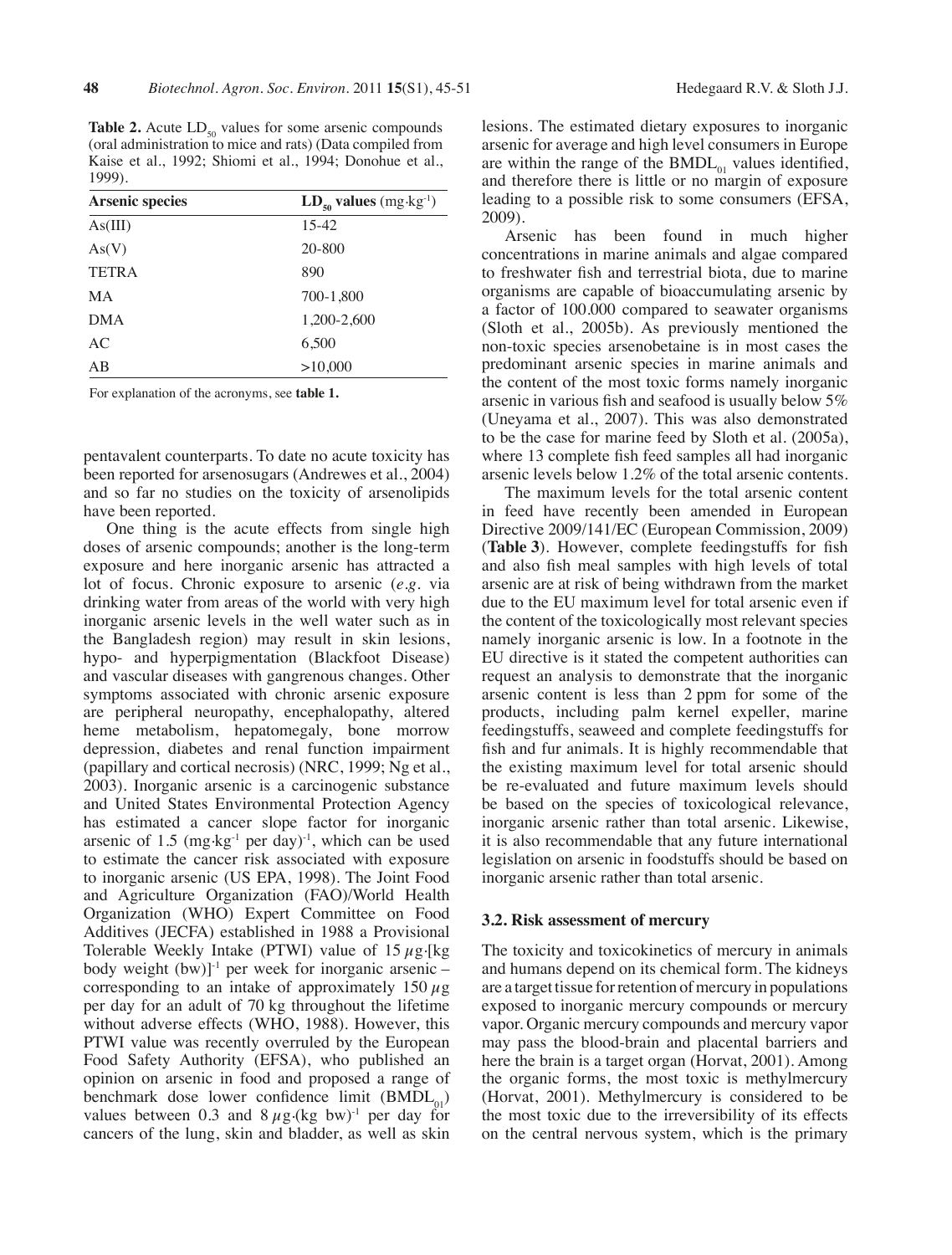| <b>Table 3.</b> Maximum limits for total arsenic in feedingstuffs (mg·kg <sup>-1)</sup> , at a moisture content of 12 % (Directive 2009/141/EC). |  |  |
|--------------------------------------------------------------------------------------------------------------------------------------------------|--|--|
|--------------------------------------------------------------------------------------------------------------------------------------------------|--|--|

| <b>Feed materials</b>                                                                                        | 2              |
|--------------------------------------------------------------------------------------------------------------|----------------|
| with the exception of:                                                                                       |                |
| meal made from grass, dried lucerne, dried clover, dried sugar beet pulp, and dried molasses sugar beet pulp | $\overline{4}$ |
| palm kernel expeller                                                                                         | $4*$           |
| phosphates and calcareous marine algae                                                                       | 10             |
| calcium carbonate                                                                                            | 15             |
| magnesium oxide                                                                                              | 20             |
| feedingstuffs obtained from the processing of fish or other marine animals                                   | $25*$          |
| seaweed meal and feed materials derived from seaweed                                                         | $40*$          |
| <b>Complete feedingstuffs</b>                                                                                | 2              |
| with the exception of complete feedingstuffs for fish and fur animals                                        | $10*$          |
| <b>Complementary feedingstuffs</b>                                                                           | 4              |
| with the exception of mineral feedingstuffs                                                                  | 12             |

\*Upon request of the competent authorities, the responsible operator must perform an analysis to demonstrate that the content of inorganic arsenic is lower than 2 mg·kg<sup>-1</sup>. This analysis is of particular importance for the seaweed species *Hizikia fusiforme*.

site of mercury toxicity in animals and humans. In humans, effects on neurological development have been observed in children of mothers, who orally have been exposed to methylmercury. Since methylmercury bioaccumulate and biomagnify in the aquatic food chain; long-lived carnivorous fish and marine mammals have the highest contents. As a consequence food authorities throughout the world have issued restrictive advice on the consumption of predator fish, especially for children and pregnant women. WHO has established a PTWI value for mercury of  $5 \mu$ g. (kg bw)<sup>-1</sup> per week and 1.6  $\mu$ g.(kg bw)<sup>-1</sup> per week for methylmercury (WHO, 2003). The difference in these values by a factor of three demonstrates the need for speciation analysis to be able to perform a correct risk assessment.

The concentration of total mercury in feed is regulated in the legislation (European Commission, 2010) with maximum level of 0.1 mg $kg<sup>-1</sup>$  for feed materials,  $0.5 \text{ mg} \cdot \text{kg}^{-1}$  for feedingstuff produced by the processing of fish or other marine animals and  $0.2 \text{ mg} \cdot \text{kg}^{-1}$  for compound feedingstuff for fish (**Table 4**). The most common source of mercury in feed materials is fish meal, where the predominant part of mercury will be present as methylmercury bound to the protein fraction. Data from the Norwegian feed monitoring programme gave mean total mercury levels around  $0.05$  mg $\text{kg}^{-1}$  (N > 300 samples) and a concentration range of  $0.01$ -0.38 mg·kg<sup>-1</sup> – all below the present maximum level (Maage et al., 2009). However, since methylmercury is recognized more toxic than inorganic mercury the determination of total mercury in feed may not always accurately reflect the risk posed by the organic mercury forms present. This was recently emphasized by EFSA, who in a recent opinion on mercury in feed called upon specific data on methylmercury in feed samples (EFSA, 2008).

# **4. Methods for speciation analysis**

Various analytical methodologies have been applied for speciation analysis of heavy metals in both feed and food. The analytical methods can be divided into a separation part and an element-selective detection part. Mainly liquid chromatography (LC), gas chromatography (GC) and capillary electrophoresis have been used for the separation of the species prior to detection. Various kinds of separation approaches for LC have been applied: size exclusion, ion exchange, reversed phase and ion pairing. The detection of the element of interest is subsequently performed by element-selective detectors [*e.g.* ICP-MS (Inductively Coupled Plasma Mass Spectrometry) or AF (Atomic Fluorescence)]. Most commonly used is the coupling of HPLC to ICP-MS. Although this approach is used in many laboratories, there is still a need for development of new, fast and inexpensive methods for speciation of both arsenic and mercury to be used in routine laboratories for future monitoring and control in both food and feed. These laboratories may not have expensive instrumentation like HPLC-ICP-MS available. The methods need to be simple, robust and easy to use in order to be applicable in routine control laboratories and preferably standardized. Several ongoing EU projects focus on the development of fast inexpensive detection methods. A European standard method for the determination of inorganic arsenic in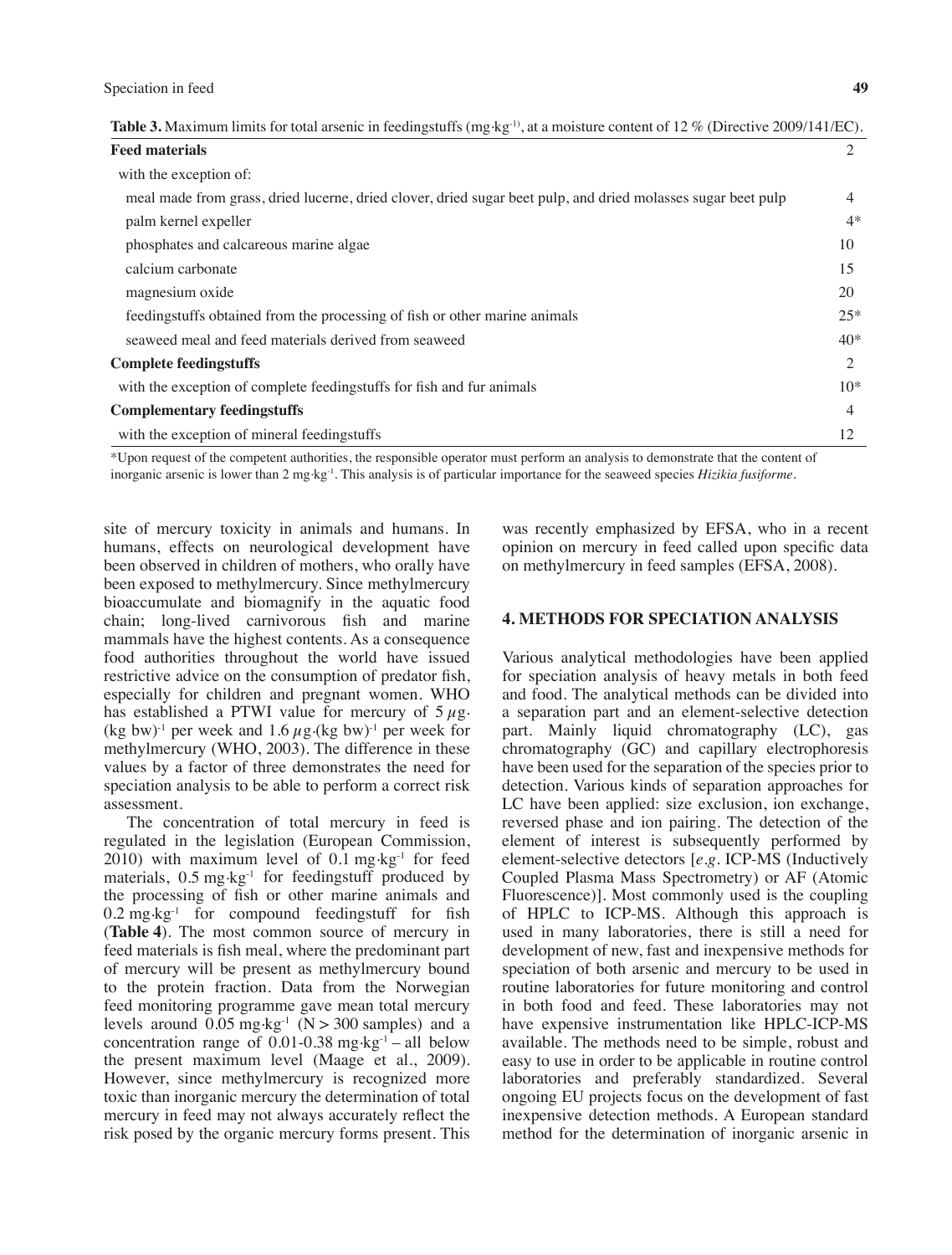| <b>Feed materials</b>                                                                  | 0.1 |
|----------------------------------------------------------------------------------------|-----|
| with the exception of:                                                                 |     |
| feedingstuffs produced from fish or by the processing of fish or other aquatic animals | 0.5 |
| calcium carbonate                                                                      | 0.3 |
| Compound (complementary and complete) feedingstuffs                                    | 0.1 |
| with the exception of:                                                                 |     |
| mineral feed                                                                           | 0.3 |
| compound feedingstuffs for fish                                                        | 0.3 |
| compound feedingstuffs for dogs, cats and fur animals                                  | 0.3 |

**Table 4.** Maximum limits for total mercury in feedingstuffs (mg·kg<sup>-1</sup>), at a moisture content of 12% (Directive 2010/6/EU).

marine-based feedingstuffs is under development by the European Committee for standardization (CEN), Technical Committee 327 "Animal feedingstuffs", WG 4 concerning heavy metals, trace elements and minerals. The ongoing EU FP7 project entitled CONffIDENCE aims to further improve food safety in Europe by the development of fast and cost-efficient methods for the detection of a wide range of chemical contaminants in different food and feed commodities. CONffIDENCE focus on the heavy metals arsenic and mercury and the primary tasks include the development of off-line approaches for separation of inorganic arsenic from the organic arsenic species and separation of inorganic mercury from methylmercury, respectively, using SPE columns followed by element specific detection by Atomic Absorbance Spectrometry (AAS).

The methods developed in the mentioned projects are expected to be collaboratively tested and will be ready to use for routine control purposes in the near future.

# **5. Conclusion**

The total concentration of trace elements does not always provide adequate information on bioavailability and toxicity and speciation analysis is required to obtain a correct risk assessment regarding trace elements in feed. There is a need for methods for future monitoring and control of heavy metals in both food and feed, which also takes the speciation of the metal into account. These methods need to be simple, inexpensive and robust and easy to use in order to be efficient for routine control laboratories and preferably standardized. HPLC- and GC-ICPMS are versatile tools for trace element speciation analysis, but also alternative options with off-line separations by SPE followed by detection by HG-AAS are inexpensive and simple speciation alternatives. Recently, EFSA released a new opinion on arsenic in food, which concluded that the PTWI from JECFA (WHO, 1988) is no longer appropriate and, in its assessment, which focused on more recent data

showing effects at lower doses of inorganic arsenic leaving little or no margin of exposure for high/middle consumers. Hence, EFSA concluded that the possibility of a risk to some consumers could not be excluded (EFSA, 2009). The new assessment from EFSA may affect the legislation regarding arsenic in feed or food and emphasizes the need for simple methods for future monitoring.

### **Bibliography**

- Almela C. et al., 2002. Heavy metal, total arsenic, and inorganic arsenic contents of algae food products. *J. Agric. Food Chem*., **50**, 918-923.
- Andrewes P. et al., 2004. Do arsenosugars pose a risk to human health? The comparative toxicities of a trivalent and pentavalent arsenosugar. *Environ. Sci. Technol*., **38**, 4140-4148.
- Challenger F., 1945. Biological methylation. *Chem. Rev*., **36**(3), 315-361.
- Coulson E.J., Remington R.E. & Lynch K.M., 1935. Metabolism in the rat of the naturally occurring arsenic of shrimp as compared with arsenic trioxide. *J. Nutr*., **10**(3), 255-270.
- Cullen W.R. & Reimer K.J., 1989. Arsenic speciation in the environment. *Chem. Rev*., **89**(4), 713-764.
- Donohue J. & Abernathy C., 1999. Exposure to inorganic arsenic from fish and shellfish. *In:* Chappell W., Abernathy C. & Calderon R., eds. *Arsenic exposure and health effects*. Oxford, UK: Elsevier Science Ltd.
- Edmonds J.S. & Francesconi K.A., 1993. Arsenic in seafoods – human health aspects and regulations. *Mar. Pollut. Bull*., **26**(12), 665-674.
- EFSA, 2008. Mercury as undesirable substance in animal feed, scientific opinion of the panel on contaminants in the food chain. *EFSA J*., **654**, 1-76.
- EFSA, 2009. Scientific opinion on arsenic in food. *EFSA J*., **7**(10), 1351-1550.
- European Commission, 2009. Commission directive 2009/141/EC of 23 November 2009 amending Annex 1 to Directive 2002/32/EC of the European Parliament and